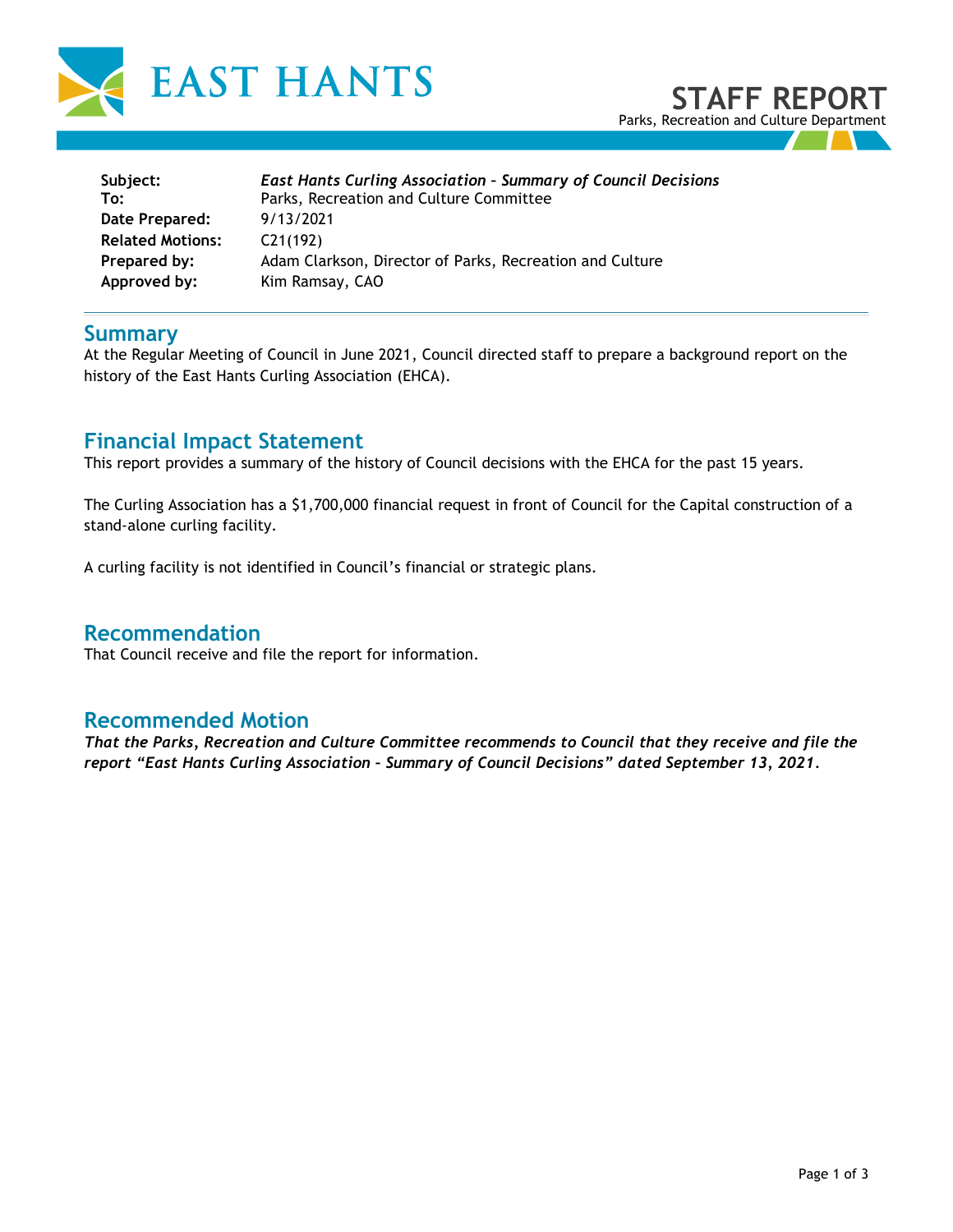## **Background**

Council Chambers online "What's New" for July, 2021 (item number 9) has a summary of previous Council motions, staff reports and presentations by the EHCA for the previous 15 years.

| <b>Date</b>       | <b>Topic</b>                                                             | <b>Council Decision</b>                                                                                       |
|-------------------|--------------------------------------------------------------------------|---------------------------------------------------------------------------------------------------------------|
| January 2009      | <b>EHCA Presentation</b>                                                 | Staff report on viability of facility                                                                         |
| April 2009        | Staff report on viability of facility                                    | Received and placed viability report on file                                                                  |
| 2009 - 2010       | Lantz school site as land for facility                                   | Received and place agreement on file                                                                          |
| <b>July 2010</b>  | Request for Council member on EHCA board                                 | Declined request                                                                                              |
| March 2011        | Funding request for facility                                             | Received and place on file                                                                                    |
| January 2012      | Presentation by EHCA on funding request                                  | To be considered during budget                                                                                |
| February 2012     | Council to commit \$600,000 to facility                                  | Commitment made with various conditions<br>attached to funding                                                |
| February 2013     | Funding agreement extension                                              | Extension of funding agreement                                                                                |
| <b>March 2015</b> | EHCA funding request for \$829,000                                       | Deferred to staff report                                                                                      |
| <b>June 2015</b>  | Staff report presented                                                   | Funding for facility not approved                                                                             |
| <b>June 2018</b>  | Grant to EHCA for equipment                                              | Council approved \$38,798                                                                                     |
| <b>March 2019</b> | Expression of interest for Milford pool building<br>for curling facility | No formal proposal received by deadline                                                                       |
| <b>June 2019</b>  | Grant to EHCA for equipment                                              | \$4,800                                                                                                       |
| <b>July 2020</b>  | Presentation by EHCA for funding                                         | Motion for staff report on viability<br>defeated                                                              |
| January 2021      | Request to meet corridor councillors                                     | Council declined request and agreed revisit<br>in 6 months                                                    |
| <b>July 2021</b>  | Revisited request to meet corridor councillors                           | Council invited EHCA to make a<br>presentation in September and directed<br>staff to prepare an update report |

The following chart is an overview of interactions between the EHCA and Council since 2009.

## **Discussion**

As identified in the background, there have been various funding requests by the EHCA and subsequent staff reports on the viability of a stand-alone curling facility in East Hants over the past 15 years. There are currently no financial reserves identified to contribute to a capital campaign.

In 2018, the EHCA commenced operations out of the East Hants Sportsplex. This service has been well received by the community. It provides additional revenue to the East Hants Sportsplex while also helping to maximize ice usage. Additionally, Council has provided multiple financial grants to the EHCA to support equipment purchases with their operations out of the East Hants Sportsplex.

Should Council request additional information on the need of a standalone curling facility staff would:

- Review the business model presented by the East Hants Curling Association
- Complete a feasibility and needs analysis for a stand-alone curling facility
- Compare and contrast infrastructure models for capital construction
- Review funding sources (currently no municipal reserves identified to pay)

The above list would take substantial staff time to complete.